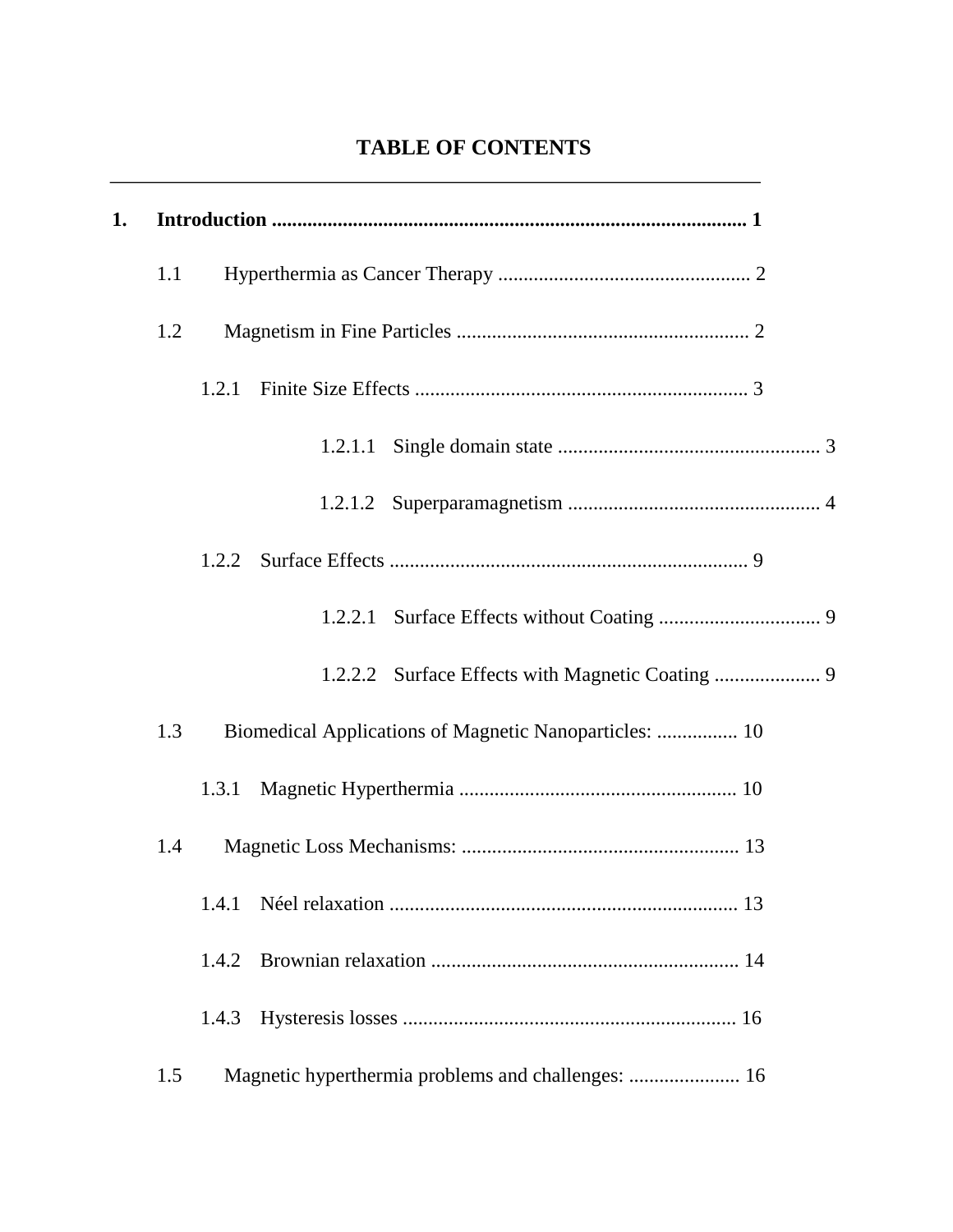|    | 1.6 |       |                                                                  |  |
|----|-----|-------|------------------------------------------------------------------|--|
|    |     | 1.6.1 |                                                                  |  |
|    |     | 1.6.2 | Stoner-Wohlfarth model based theory (SWMBT)  24                  |  |
| 2. |     |       |                                                                  |  |
| 3. |     |       |                                                                  |  |
|    | 3.1 |       |                                                                  |  |
|    | 3.2 |       | Synthesis of Sr doped lanthanum manganite nanoparticles  37      |  |
|    |     | 3.2.1 | Sr doped lanthanum manganite nanoparticles with varying Sr       |  |
|    |     |       | 3.2.2 Variation of particle size in Sr doped lanthanum manganite |  |
|    | 3.3 |       |                                                                  |  |
|    | 3.4 |       |                                                                  |  |
|    |     |       |                                                                  |  |
|    |     |       |                                                                  |  |
|    |     |       |                                                                  |  |
|    |     | 3.4.2 |                                                                  |  |
|    |     | 3.4.3 | Transmission electron microscopy (TEM)  44                       |  |
|    |     | 3.4.4 | Vibrating Sample Magnetometer (VSM)  45                          |  |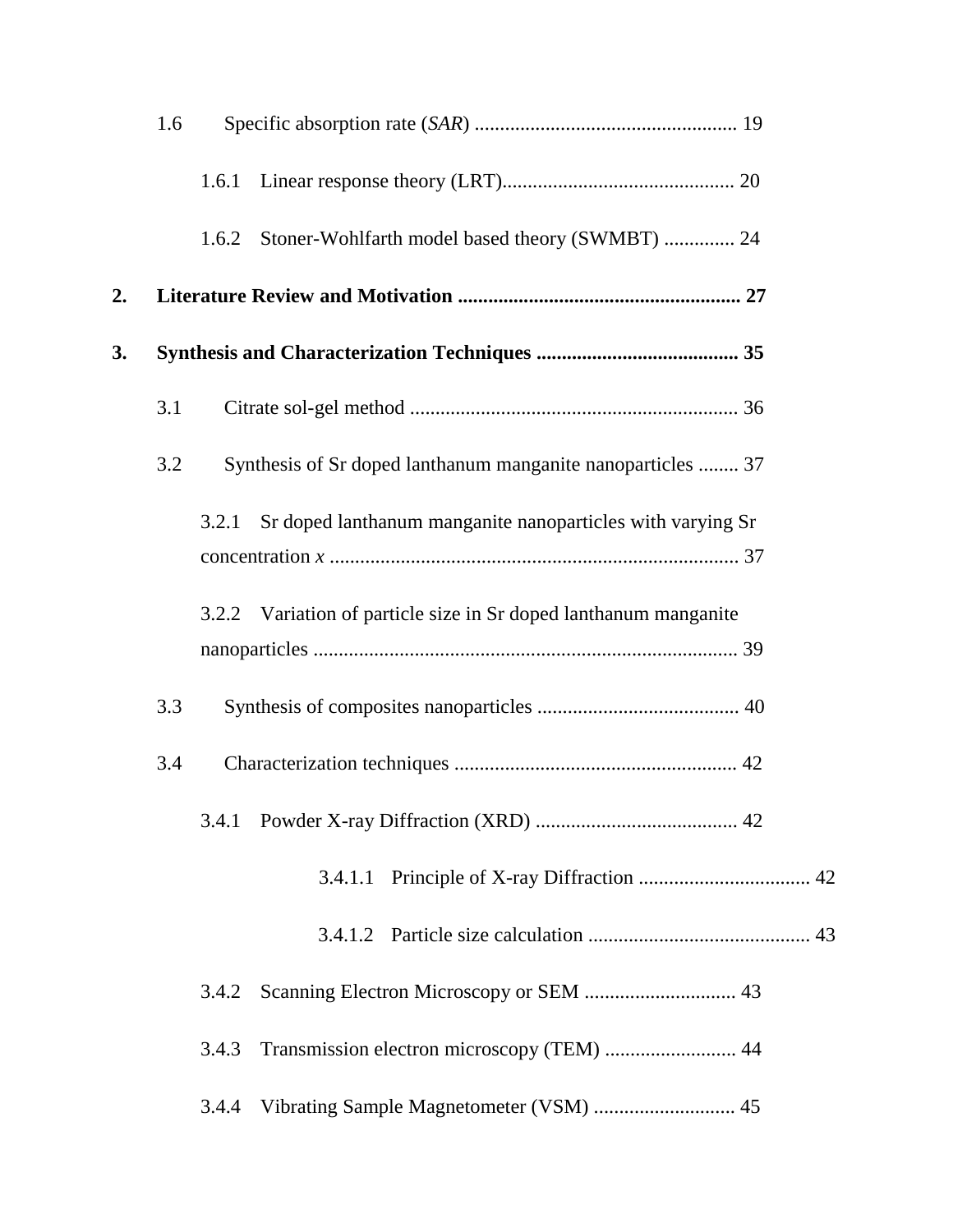|     |                                                                         | 3.4.6 |                                                                |  |  |  |
|-----|-------------------------------------------------------------------------|-------|----------------------------------------------------------------|--|--|--|
| 4.  |                                                                         |       | <b>Strontium doped lanthanum manganite</b><br>$(La1-xSrxMnO3)$ |  |  |  |
|     |                                                                         |       |                                                                |  |  |  |
|     | 4.1                                                                     |       |                                                                |  |  |  |
|     |                                                                         | 4.1.1 |                                                                |  |  |  |
|     |                                                                         |       |                                                                |  |  |  |
|     |                                                                         | 4.1.3 | Transmission electron microscopic (TEM) analysis  55           |  |  |  |
|     | 4.2                                                                     |       |                                                                |  |  |  |
|     |                                                                         | 4.2.1 | Field dependent magnetization measurements  56                 |  |  |  |
|     |                                                                         | 4.2.2 | Temperature dependent magnetization measurements  59           |  |  |  |
| 4.3 |                                                                         |       |                                                                |  |  |  |
|     | 4.4                                                                     |       |                                                                |  |  |  |
| 5.  | Optimizing magnetic anisotropy of $La_{1-x}Sr_xMnO_3$ nanoparticles for |       |                                                                |  |  |  |
|     | 5.1                                                                     |       |                                                                |  |  |  |
|     |                                                                         | 5.1.1 |                                                                |  |  |  |
|     |                                                                         | 5.1.2 | Transmission electron microscopic (TEM) analysis  69           |  |  |  |
|     | 5.2                                                                     |       |                                                                |  |  |  |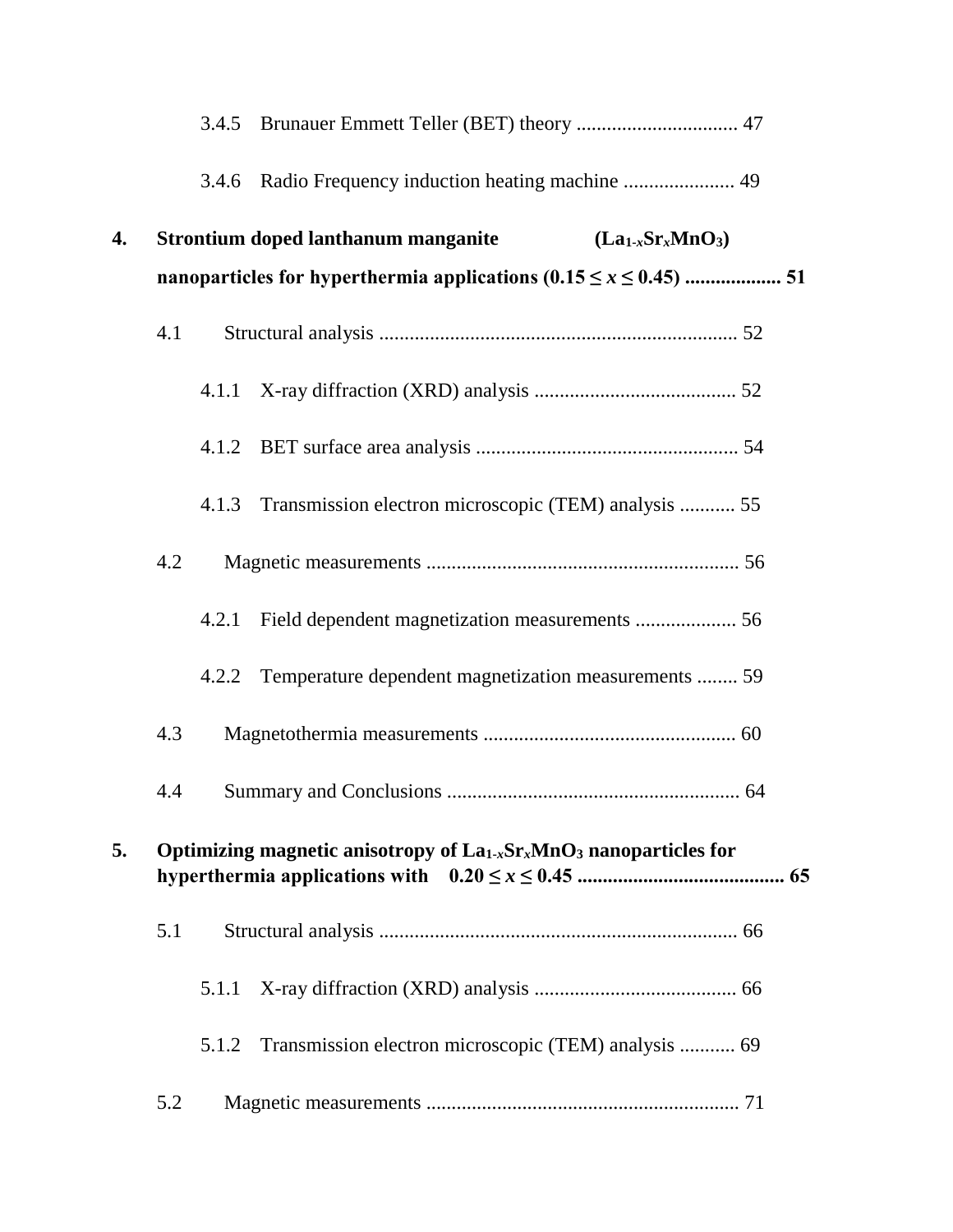|    |                                                                       | 5.2.1                                                                                            |  |  |  |
|----|-----------------------------------------------------------------------|--------------------------------------------------------------------------------------------------|--|--|--|
|    |                                                                       | Temperature dependent magnetization measurements  76<br>5.2.2                                    |  |  |  |
|    | 5.3                                                                   |                                                                                                  |  |  |  |
|    | 5.4                                                                   |                                                                                                  |  |  |  |
|    | 5.5                                                                   |                                                                                                  |  |  |  |
| 6. | Strontium hexaferrite $(SrFe12O19)$ based composites for hyperthermia |                                                                                                  |  |  |  |
|    | 6.1                                                                   |                                                                                                  |  |  |  |
|    |                                                                       |                                                                                                  |  |  |  |
|    |                                                                       | 6.1.2 Field emission scanning electron microscopy (FE-SEM)                                       |  |  |  |
|    | 6.2                                                                   |                                                                                                  |  |  |  |
|    |                                                                       | 6.2.1                                                                                            |  |  |  |
|    |                                                                       | 6.2.2 Temperature dependent magnetization measurements  95                                       |  |  |  |
|    | 6.3                                                                   |                                                                                                  |  |  |  |
|    | 6.4                                                                   |                                                                                                  |  |  |  |
| 7. |                                                                       | Magnesium ferrite (MgFe <sub>2</sub> O <sub>4</sub> ) and Zirconia ( $ZrO2$ ) nanocomposites for |  |  |  |
|    | 7.1                                                                   |                                                                                                  |  |  |  |